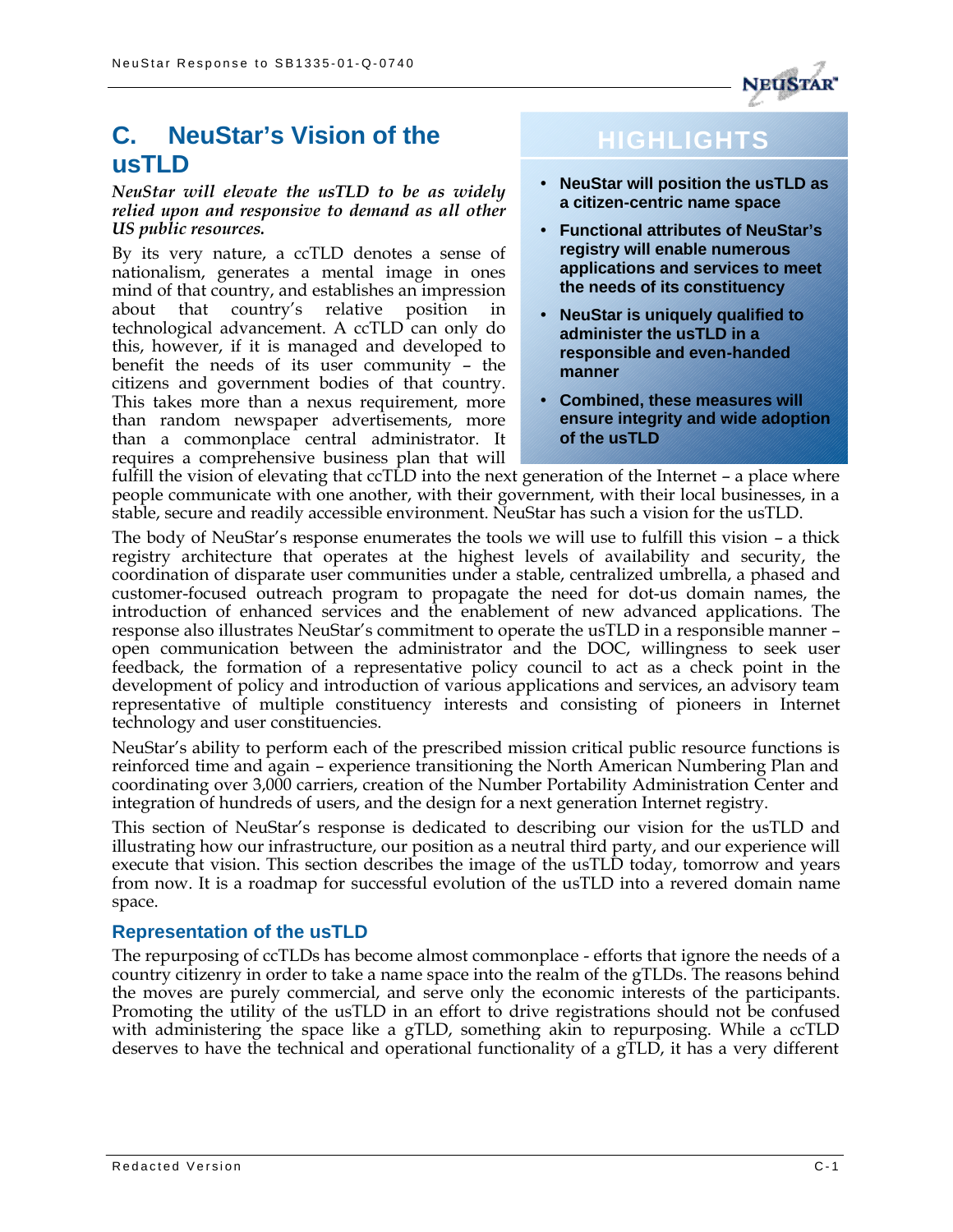

purpose. A ccTLD must have fulfilling the needs of its user community, its citizens, as its top priority.

NeuStar will implement a US nexus requirement to encourage all registrations be made by registrants with a valid US address or bona fide presence in the U.S. Additionally, by requiring proof of delegation in the current locality-based structure, we can promote the use of locality hierarchies by their rightful community. This is the first step in representing the usTLD as truly being the name space of its citizens.

Once the user community is defined, the next phase of proper representation of the usTLD is enabling applications and services that benefit those constituencies. These services can serve a subset, a superset, or the entire user base. There should be no limitation on the application areas, no limit on the benefit from the usTLD. (Examples of services and applications can be found in Section D of NeuStar's response.) By enabling applications that serve the public interest within a ccTLD, the space inherently becomes citizen-centered. NeuStar's proposed enhancements reflect a commitment to enhance the usTLD to serve its unique user community.

NeuStar's vision for the representation of the usTLD has a strong constituency focus; a name space with the needs of the user community at the core of its design and operational philosophies. The usTLD should be revered as the most innovative ccTLDs and a vital U.S. public resource.

#### **Integrity of the Infrastructure**

NeuStar's response highlights our commitment to providing a next generation registry architecture. Simply, what this means, is that NeuStar has actively reviewed the current legacy systems, the similar registry work we perform as a part our existing businesses and balanced that with the needs of registrars and the end-user community to scope a platform that is more stable and more flexible than what is known today. This sort of evolution is natural in every industry, and the Internet is at a migration point; the usTLD must utilize a next generation design and lead the progression.

There are many technical facets of the NeuStar design that qualify it as 'next gen', but it is *how* these facets will enable advancement in the space that is truly visionary. One feature represents the shard dimension of our registry – a 'thick' registry model that utilizes an extensible protocol based on XML, standardizes and centralizes Whois information and requirements, supports numerous data fields 'objects', and provides near real-time DNS and Whois updates. A second technical feature is that NeuStar is using a database structure that treats data fields not as independent, stationary pieces of information, but as 'objects', dynamic components that can be integrated at any point of the database lifecycle, that demonstrate ever-changing relationships between data and maximize scalability.

To the end-user, the technical design of the registry is not as relevant as the way they can utilize it. The benefits to the end-user include:

- Assurance that a query to a name within the usTLD will resolve to its appropriate site, regardless of its level in the hierarchy, i.e., any domain name with a .us extension is resolvable;
- Any information registrants provide to the registry (either directly or indirectly through a registrar) will be secure and follow guidelines for confidentiality, i.e., data will be collected on an opt-in basis;
- Enhanced services can be introduced to serve a variety of public interest initiatives, i.e., including creation of public interest hierarchies and directories that can assist in identification of desired information;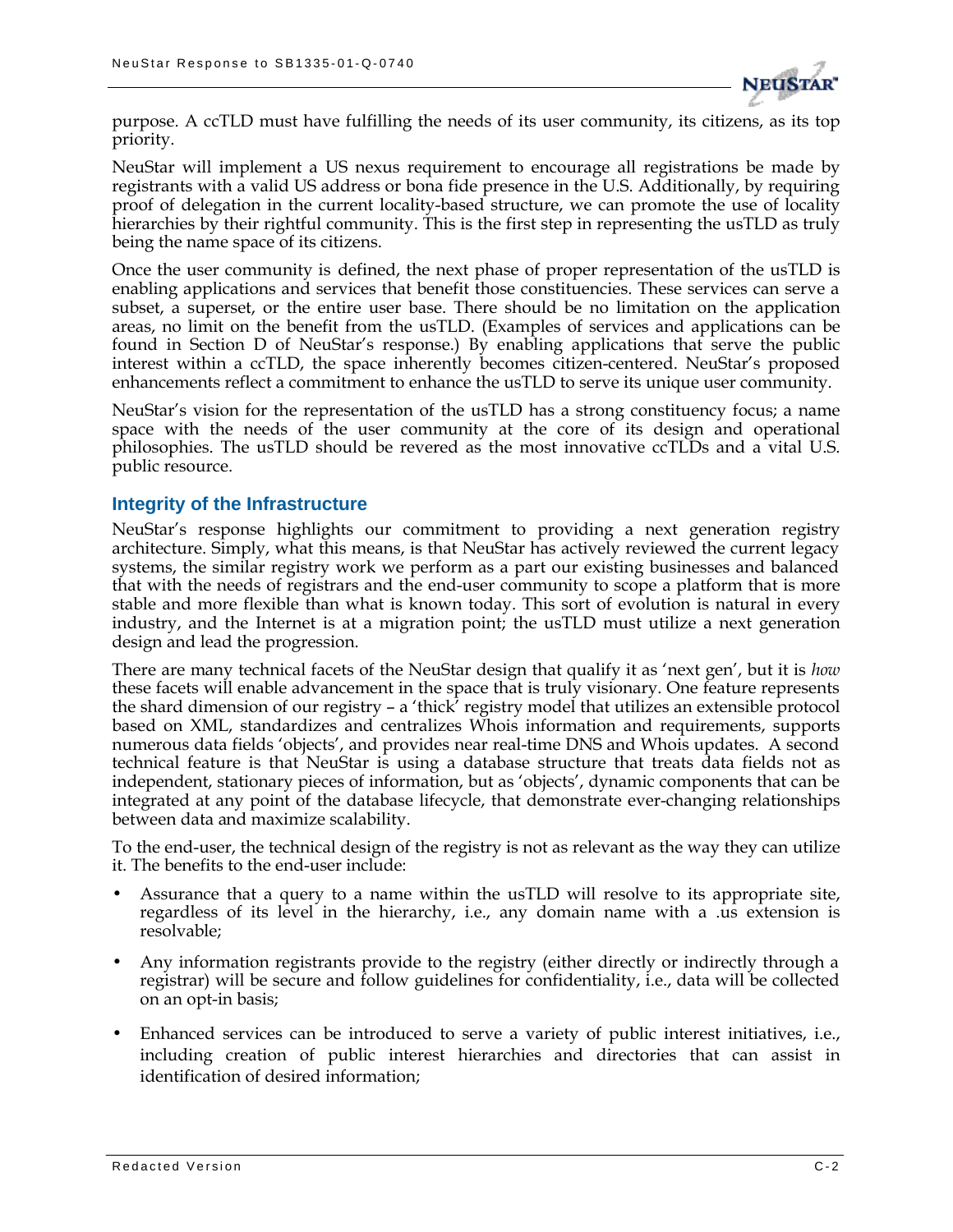

- Digital security and trust initiatives at a local level, i.e., user-prescribed permissioning and authentication; and,
- New protocols and changes to the DNS will be supported and are less likely to have adverse affects on the registry, i.e., the progression to IPv6 addressing.

NeuStar's Internet registry architecture is flexible and scalable by design, and based on an open protocol standard available to developers across the US. The usTLD should be open to any applications that will benefit the user community, as long as they maintain the integrity of the overall infrastructure. The responsible introduction of enhanced applications is facilitated by utilizing standards created by subject matter experts. The usTLD should become a space for continued evolution of Internet technology, further strengthening the U.S. perception in the world as Internet pioneers. The NeuStar design enables this evolution.

NeuStar's vision of the usTLD infrastructure is that of a platform renown for its high standards of technological excellence. The security, stability, and reliability of the architecture will foster the introduction of numerous applications and services on the open protocol platform.

### **Integrity of the usTLD Administrator**

Selection of an administrator is a multi-faceted analysis of technical and operational capabilities, as determined by past performance and the specifications defined for the usTLD, the commitment to protecting IP and personal information, as well as the standard the administrator will set for the usTLD in general. The usTLD administrator must be a trusted entity that is known for coordinating numerous interests with proprietary systems into single platform, protecting confidential data, taking efforts to promote competition – effectively, being a trusted neutral third party.

The reputation of the usTLD administrator will have a role in shaping the overall image of the usTLD, and therefore the selected administrator must be a responsible member of the Internet community. NeuStar is uniquely qualified to fit this role through our past and present performance:

- Committing to not directly compete with our customers, specifically here, to be a registry operator and not a registrar in the expanded space;
- Openly supporting a single authoritative root, managed by ICANN, whereby all TLDs are used for their intended purposes; and,
- Participation in the IETF, specifically leading efforts to shape more flexible and less burdensome registry-registrar protocols.

These are more than a list of random guidelines; they represent a commitment to being a neutral, trusted third party. This represents a starting framework that the administrator of the usTLD should live by. An administrator must be a respected member of its community to effectively, coordinate and manage the usTLD in such a way as to create a valuable public asset for the United States.

To alleviate administrative burdens on the DOC, NeuStar do proposes the formation of an advisory council that can make recommendations on issues and new enhancements that have a material impact on the policy of the usTLD. Part of this group's function is to offer an additional level of checks and balances to ensure the administrator is abiding by its code of conduct in the introduction of policies and changes to the usTLD.

NeuStar's vision of itself as administrator of the usTLD is as an enabler, that is, the facilitator for introducing applications and services all the while monitoring the needs of its constituencies.